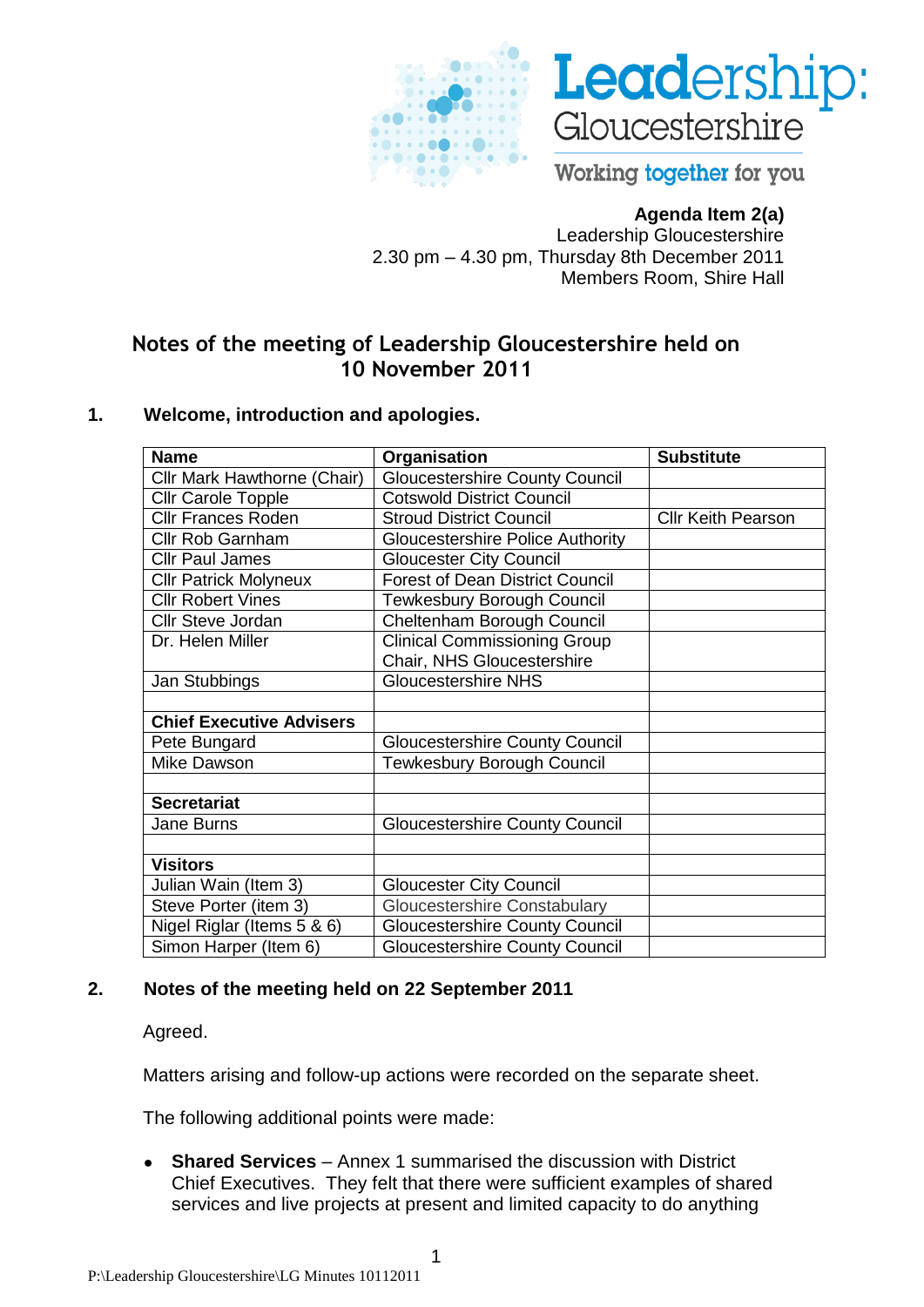more at this time. That position was challenged as one of Leadership Gloucestershire's main purposes was to drive shared services. The Chair agreed to commission external help to show other possibilities. **(Action JB).**

**Assets** – Steve Jordan briefed that there would be two forthcoming meetings; one on 28 November to discuss the potential for a shared property service; and the other on 30 November to discuss policy issues.

Rob Garnham referred to the recent publication "Leaner and Greener II: Putting Buildings to Work".

[http://www.policyconnect.org.uk/wsbf/leaner-and-greener-ii-putting](http://www.policyconnect.org.uk/wsbf/leaner-and-greener-ii-putting-buildings-work)[buildings-work](http://www.policyconnect.org.uk/wsbf/leaner-and-greener-ii-putting-buildings-work)

The Gloucestershire One Estates Task Group were asked for advice on the implications for Gloucestershire. (**Action: MD).**

**Health and Well Being Board** – The Board's development day had been  $\bullet$ successful. The Department of Health had said that Gloucestershire's arrangements were the best in the SW.

### **3. Families in Gloucester City Total Place Project Evaluation**

Pete Bungard introduced the item. He is Programme Sponsor for Total Place. The Board would receive the presentation of the other pilot – Older People in Stroud – at the next meeting.

Each project was led by a district council Chief Executive. Pete introduced Julian Wain, Chief Executive, Gloucester City Council, and Steve Porter, Project Manager. Steve had been seconded by the Constabulary to lead the project.

Steve presented the findings of the project and tabled the evaluation report. The main points of the discussion can be summarised as:

- Is this a replicable model for other service areas?
- Information sharing is still an issue.
- Cultural change is the key to driving new ways of multi-agency working.
- There are considerable savings to be had from service interventions, cost avoidance and transactional costs.
- It was important to transfer the learning to Community Budgets.
- Make the link to other projects e.g. Inspiring Families in Cheltenham.

Similar lessons were coming out of the Older People's project. It was agreed that the lessons should be shared through an imaginative implementation and communications plan. Chief Executives were asked to lead on the development of the plan. **(Action: PB and MD)**.

### **4. Borders Broadband Project**

Nigel Riglar, Commissioning Director GCC introduced the paper. Herefordshire and Gloucestershire had been successful in attracting external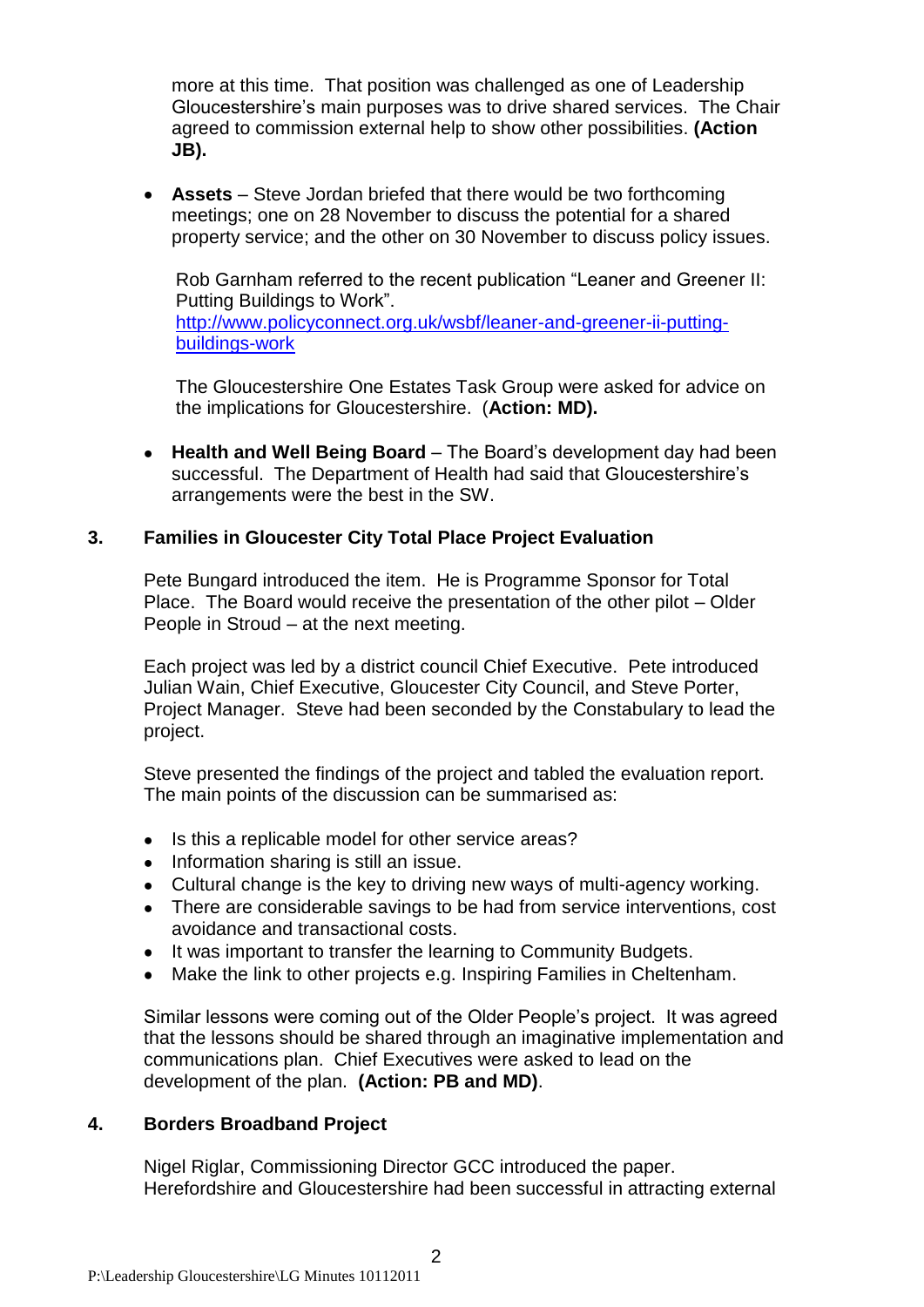funding for broadband coverage, particularly in rural areas. Local funding was also required to guarantee superfast broadband across the country.

GCC intended to invest in the project and, as a consequence, had taken it back in-house.

The Council was keen to engage with district councils and other key partners to help address the funding gap.

During the discussion it emerged that information about the project had been limited. There was also criticism about the way the initial work had been conducted. A number of conversations would be pursued outside of the meeting.

Agreed actions:

- To note the progress being made on the project.
- To support the proposal that a public sector conference be organised as part of the demand simulation work to identify opportunities for maximising the benefits of next generation access broadband.
- Further conversations to take place on the development of a local investment strategy. **(Action: Nigel Riglar).**

### **5. Gloucestershire Armed Forces Community Covenant**

Nigel Riglar introduced his report and draft Covenant. He requested feedback, comments and an indication of commitment.

The NHS had already indicated their commitment nationally.

An issue was raised about appropriate governance for the Covenant and the external funding which would need to be managed.

### **Agreed actions**

- All to send comments to Nigel Riglar by 18 November. **(Action: All).**
- A further report be brought on governance arrangements to manage funding. **(Action: Nigel Riglar).**
- The final Covenant be signed at a signing ceremony with the Brigadier. **(Action: Nigel Riglar).**

### **6. New Police and Crime Panel**

Simon Harper, GCC, introduced his report which set at the background to the new Police and Crime Panel. The Panel will need to be established by November 2012 as a local authority scrutiny body.

Gloucestershire already has a Community Safety Overview and Scrutiny Committee which includes county councillors, district councillors and a member from the Police Authority. This provided a solid foundation for the new body.

### **Agreed actions**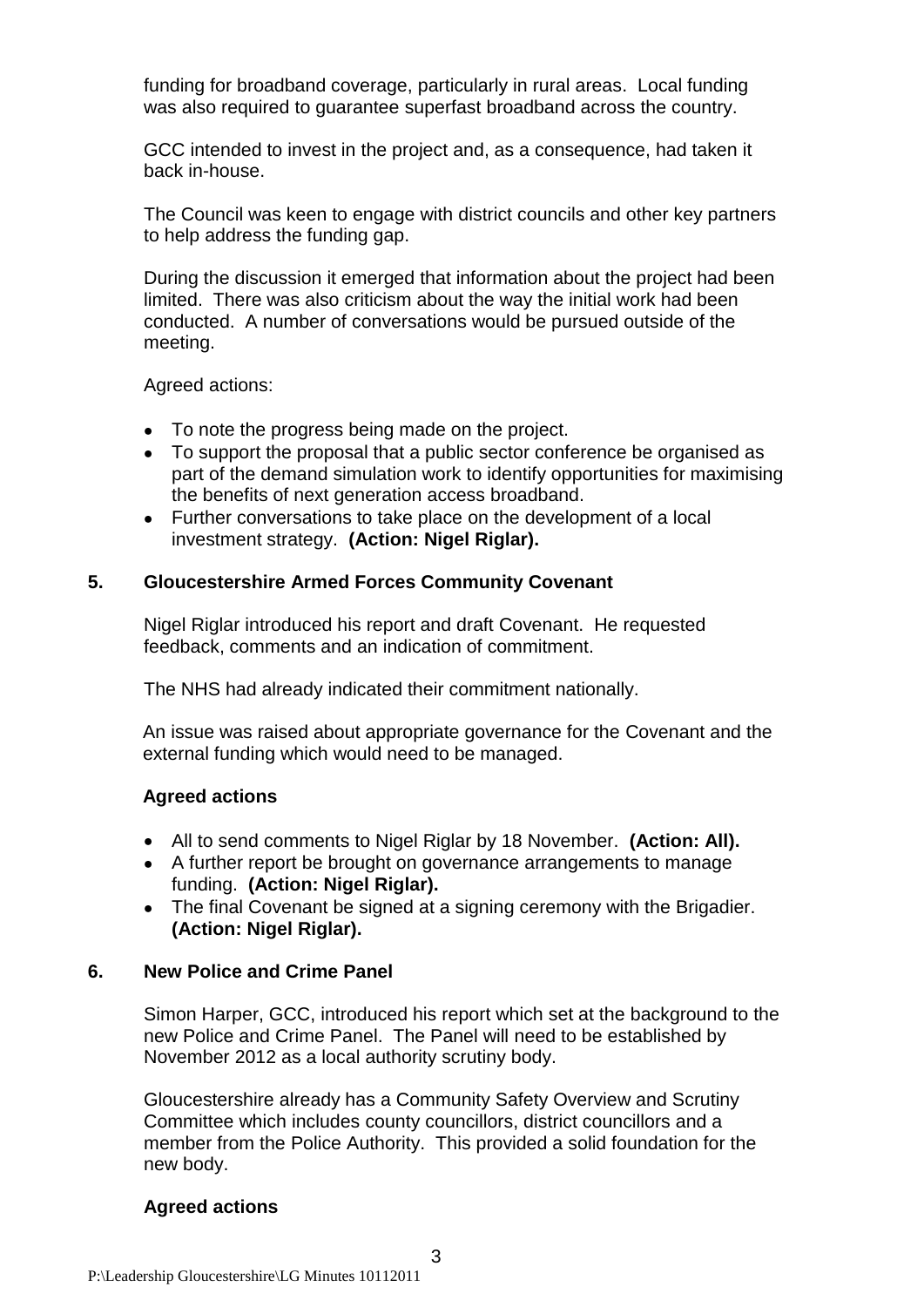- (1) Gloucestershire County Council should act as the lead authority in establishing the panel and provide the necessary officer support;
- (2) The panel should be made up of 10 non-executive councillors and two independent members.
- (3) The elected membership should be made up of six district councillors and four county councillors. **(Action: Simon Harper).**

# **7. Progress reports – Countywide Strategic Planning Issues Group**

Paul James reported back from a recent meeting. Paul drew attention to the Community Infrastructure Levy and the joint technical work to develop a consistent approach. He also commented that individual local authorities had replied to the consultation on the National Planning Policy Framework. The timescale did not allow for a joint response, although there would be further opportunities to lobby.

A question was raised about the recently published "Growing Places" funding which would see £5.6m allocated to the Gloucestershire area. The money must be spent on economic growth priorities. Nigel Riglar was attending a DCLG briefing shortly and would report back more details.

A discussion ensued about the LEP and the need to have a clear strategy and priorities to drive growth. Mark Hawthorne briefed on the Council's current review which he would share at the next meeting.

### **Agreed Actions**

- To receive an up-date on the Growth Fund following the DCLG briefing. **(Action: Nigel Riglar).**
- To receive a report on proposals to drive growth at the next meeting. **(Action Nigel Riglar).**

### **8. Gloucestershire County Council's proposed approach to Local Authority Mortgage Support Structure**

Mark Hawthorne introduced the idea of local authorities supporting a scheme to top up the deposits of first time buyer trying to buy a home in their area. Other local authorities are already considering this including some in Gloucestershire. The County Council was minded to participate to the maximum allowed (£2m).

# **Agreed actions**

- (1) To circulate copies of the information pack. **(Action: Jo Walker, GCC)**.
- (2) All to contact Mark Hawthorne/Jo Walker if they are interested in participating.

### **9. Date of Next Meeting**